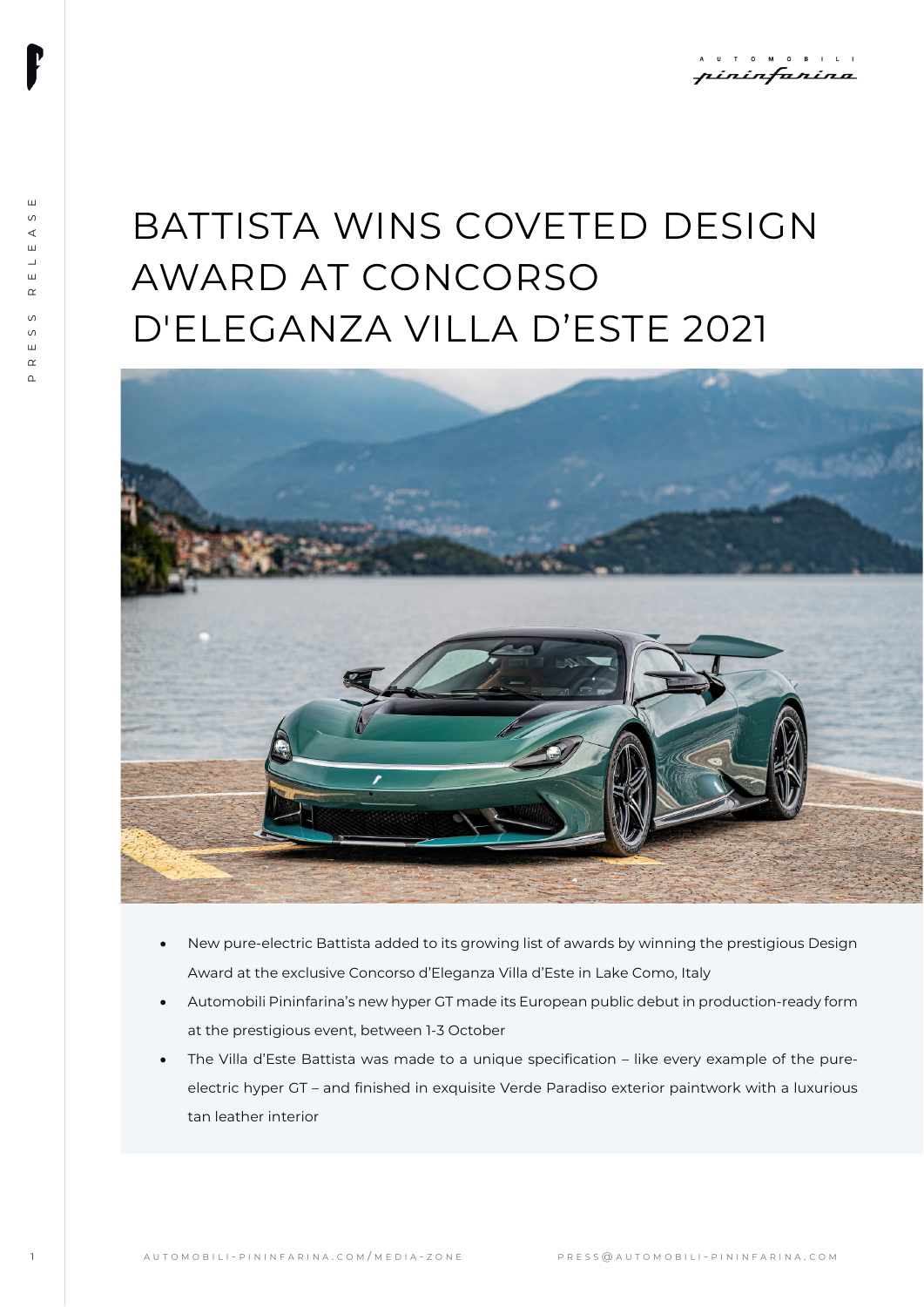**( LAKE COMO , 0 5 OCTOBER 202 1 )** The production-ready Automobili Pininfarina Battista made an award-winning European debut at the Concorso d'Eleganza Villa d'Este 2021, after taking home the event's coveted Design Award.

The pure-electric hyper GT appeared in a previously unseen specification, following a successful world premiere at Monterey Car Week, in August, where a unique model with Black Exposed Signature Carbon bodywork was joined by the Battista Anniversario to mark the introduction of the vehicle to the US.

On the shores of Lake Como, just a few hours' drive from the Cambiano production facility in which Battista is built in, the Battista won the Design Award at Villa d'Este as a bespoke specification of the pure electric hyper GT made its first public outing between 1-3 October.

(LAKE COMMO, 69 CONDER 2011) The protocol of the protocol of the box oscillation and the protocol of the state of the state of the state of the state of the state of the state of the state of the state of the state of the Luca Borgogno, Automobili Pininfarina Chief Design Officer said: "We took a unique Battista to Villa d'Este to showcase the diverse colour and material choices that our discerning clients can choose from when personalising their vehicle. To win the Design Award is a fantastic way for us to begin the countdown to making our first customer deliveries later this year. It's always exciting for us to show new bespoke combinations of the Battista in different parts of the world, but especially so in our home country alongside legendary classic Pininfarina-designed masterpieces."

The pure-electric masterpiece added the prestigious Design Award at Villa d'Este – voted for by event guests – to its Electric Hypercar of the Year award, from GQ, and the Electric Dream award, from Electrifying.com, after taking its place in the Concept Cars & Prototypes category.

## **EXQUISITE SPECIFICATION**

At Villa d'Este, Automobili Pininfarina took the wraps off a distinctive and sophisticated interpretation of a traditional colour combination that elevates the Battista's beautiful proportions and elegant design.

The hand-finished exterior features striking Verde Paradiso metallic paint, with a coordinating front nose and rear wing complemented by the Carbon Accent Pack for the lower body and rear diffuser. Its Black Exposed Signature Carbon elements combine with a Nero finish for the trademark 'Goccia roof' while the Exterior Jewellery Pack features brushed anodised aluminium accents.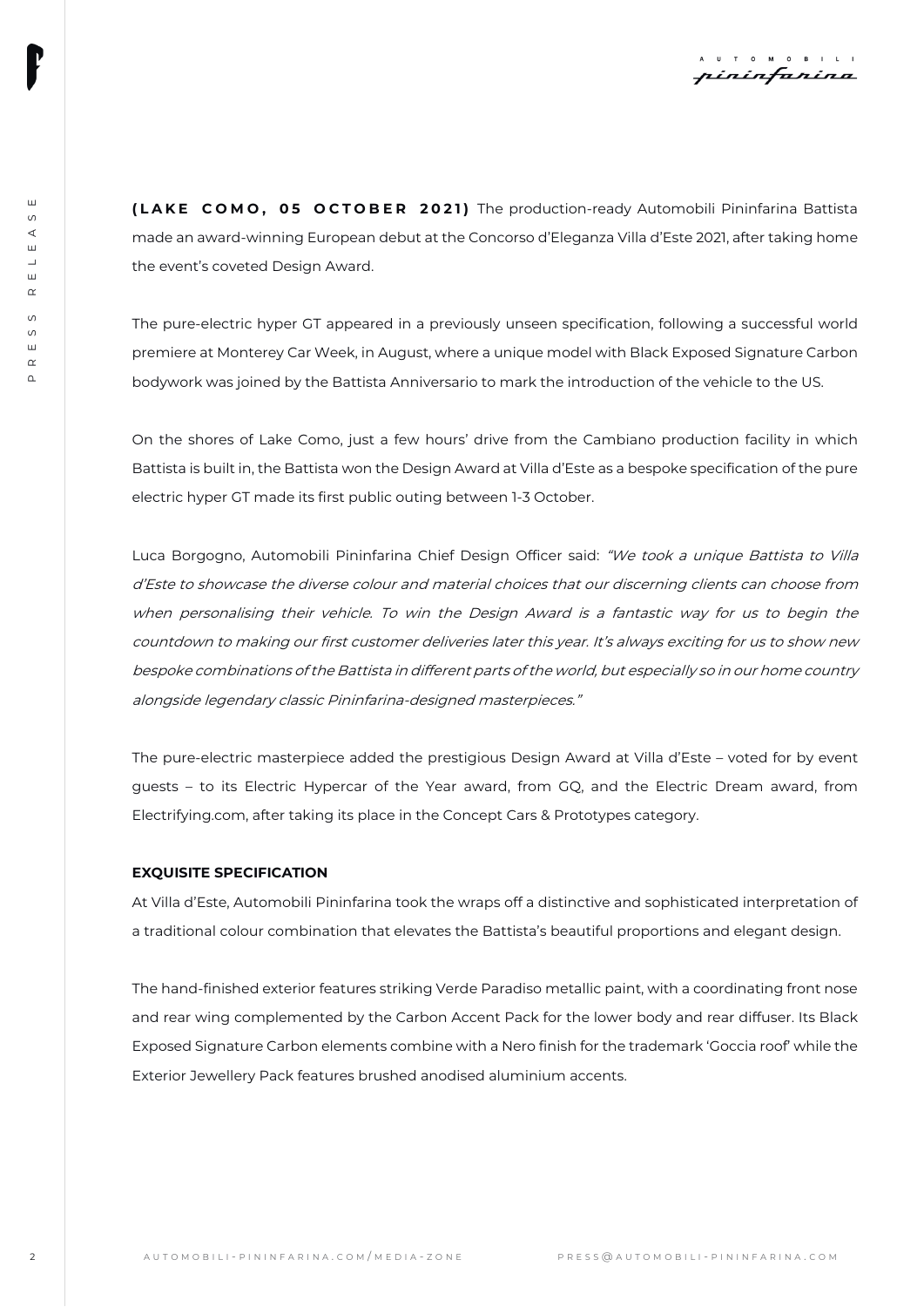The exterior colour scheme is complemented by precision-polished forged aluminium Impulso Gloss Black alloy wheels with brushed anodised aluminium centre-lock rings and brake calipers painted in understated silver.

The automation color is experimented to the complete the procedure of the system with the properties of the system of the system of the system of the system of the system of the system of the system of the system of the s The interior combines exclusive sustainable Tan leather upholstery, with quilting providing an even more luxurious experience. The GT seats are complemented by matching Tan seatbelts and contrasting Black Exposed Signature Carbon detailing. The Interior Jewellery Pack provides brushed anodised aluminium detailing with the steering wheel and floor mats finished in black.

## **DEVELOPMENT REACHES FINAL STAGE**

The production-ready Battista's European debut follows a successful world premiere in the US as part of Monterey Car Week in California.

It was the first opportunity for US clients to experience the production-specification Battista on the road, and see it in person alongside the exclusive Battista Anniversario – of which there are just five units of the limited run of no more than 150 total Battistas.

With production of pre-series Battista vehicles now complete, first clients of the pure-electric Hyper GT are planned to take delivery from the end of this year.

Ends.

## **PRESS CONTACTS**

Dan Connell Chief Communications Officer (M) +49 (0) 160 553 0318 d.connell@automobili-pininfarina.com

### **FOR MORE INFORMATION, VISIT**

[automobili-pininfarina.com/media-zone](https://www.automobili-pininfarina.com/media-zone)

#### **EDITOR'S NOTES**

THE AUTOMOBILL PININFARINA BATTISTA